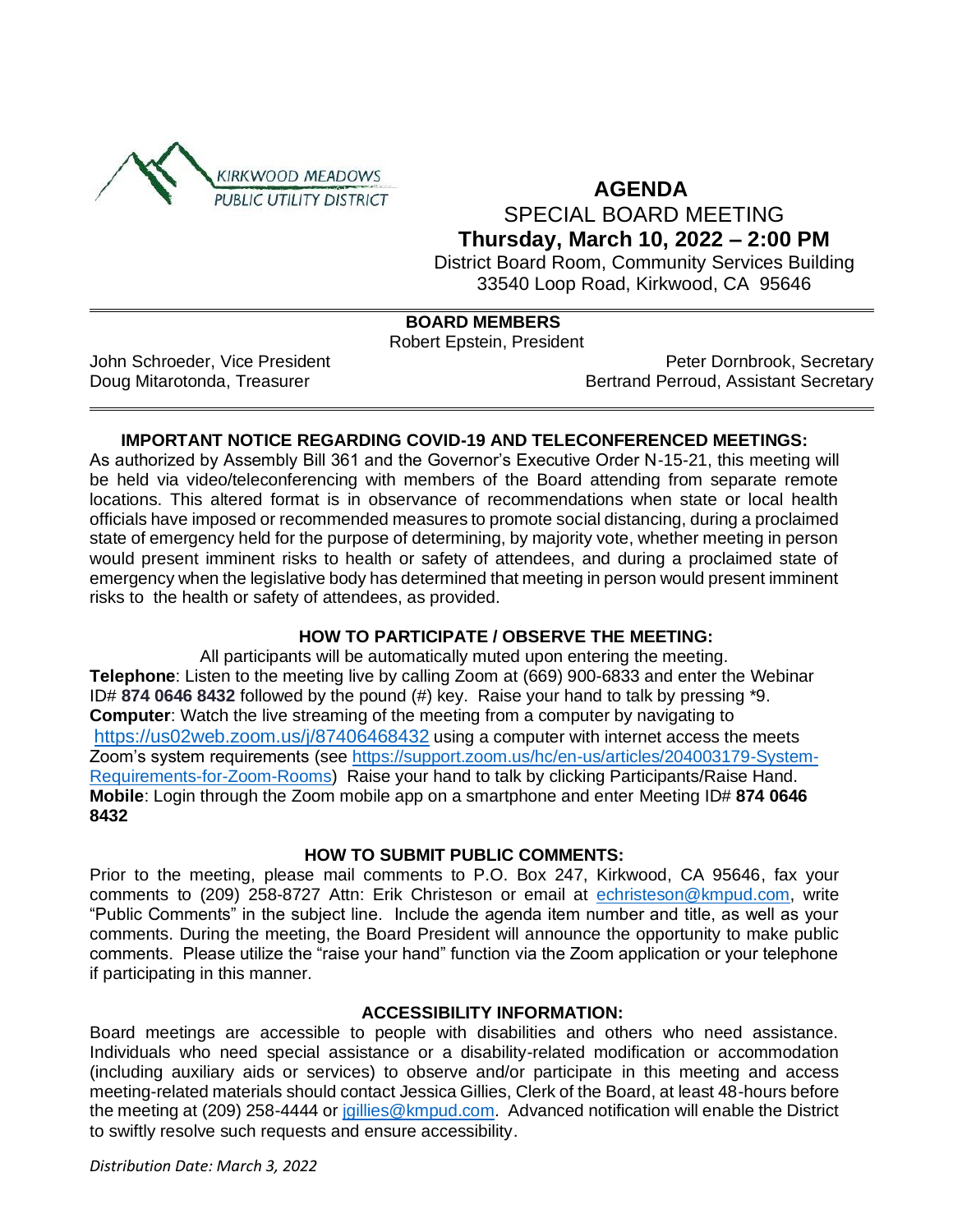### **AGENDA**

- 1) **CALL TO ORDER** *President Epstein*
- 
- 

2) **ROLL CALL** *Secretary Dornbrook*

3) **ANNOUNCEMENTS** *General Manager Christeson*

- 4) **CORRECTIONS TO THE AGENDA OR CONSENT CALENDAR** (For purposes of the Brown Act, all Action and Consent items listed give a brief description of each item of business to be transacted or discussed. Recommendations of the staff, as shown, do not prevent the Board from taking other action.)
- 5) **COMMENTS FROM THE AUDIENCE** (This is an opportunity for members of the public to address the Board on any short non-agenda items that are within the subject matter jurisdiction of the District. No discussion or action can be taken on matters not listed on the agenda, per the Brown Act.)
- 6) **WRITTEN COMMENTS FROM THE PUBLIC** (This is an opportunity for Directors and Staff to share written comments received from the public. No discussion or action can be taken on matters not listed on the agenda, per the Brown Act.)
- 7) **ADOPTION OF THE CONSENT CALENDAR** (Any item can be removed to be discussed and considered separately upon request. Comments and questions from members of the public, staff or Board can be taken when the comment does not necessitate separate action.)
	- a) Approve February 11, 2022 Regular Minutes
	- b) Approve Current Consent for Claims
	- c) Review Receivables/Shut Offs Report

# 8) **CONSENT ITEMS BROUGHT FORWARD FOR SEPARATE DISCUSSION/ACTION**

### 9) **ITEMS FOR BOARD ACTION**

- a) **District Meetings.** Discussion and possible action. *GM Christeson*
- b) **Finances.** Discussion and possible action regarding the District's financials. *AM McBride*
	- i) January Financials
	- ii) February Preliminaries
	- iii) Cash Flow
	- iv) Budget Variance Tracking
- c) **Credit Card Convenience Charge.** Discussion & possible action. *AM McBride*
- d) **Performance Reporting & Aquifer Levels.** Update. *OM Benson*
- e) **Alpine County LAFCO Representative Nomination.** Discussion & possible action. *GM Christeson*
- f) **USDA RUS Letter of Conditions.** Discussion & possible action. *GM Christeson*
- g) **Co-Bank Short Term Financing.** Discussion & possible action. *GM Christeson*